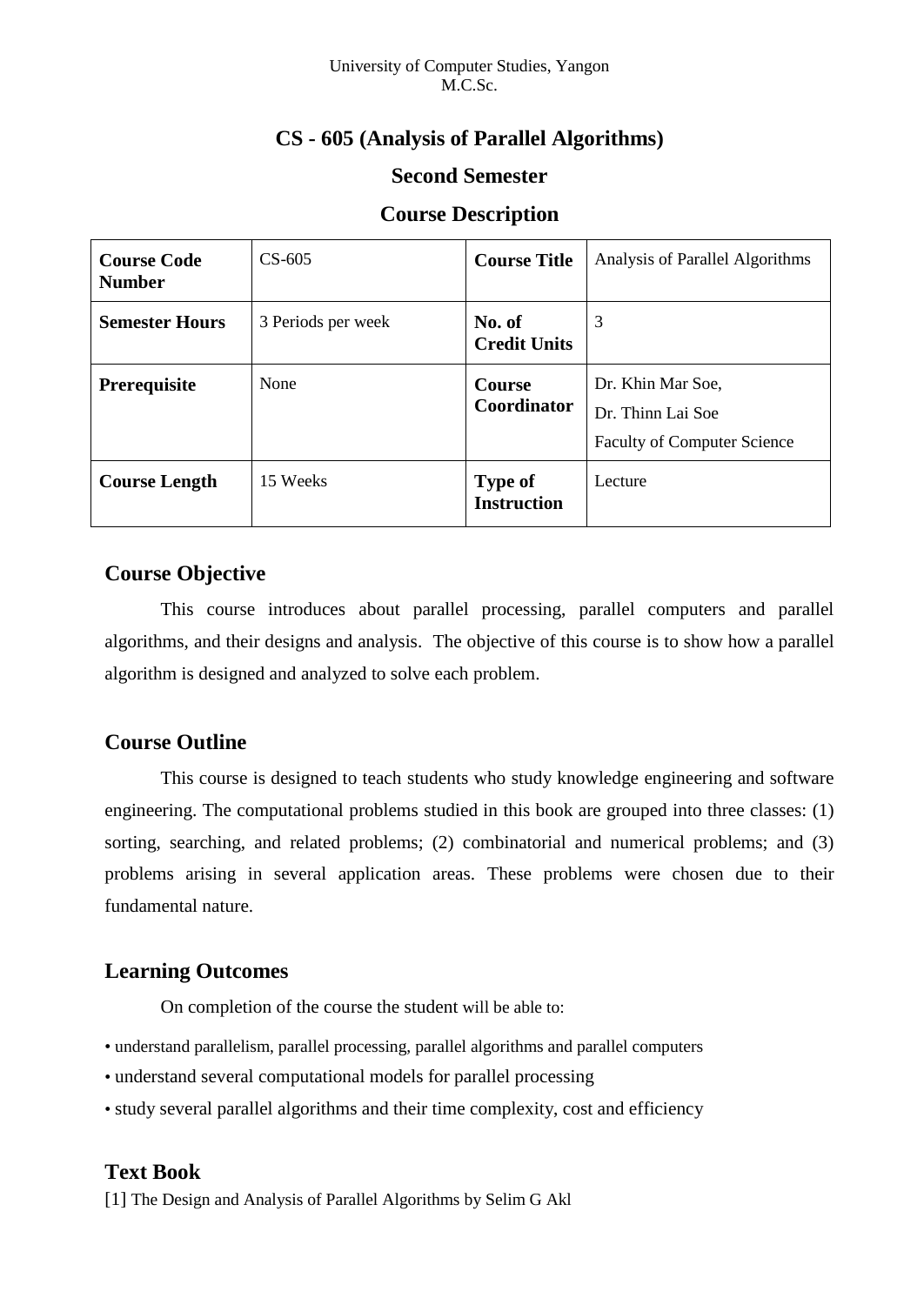#### University of Computer Studies, Yangon M.C.Sc.

## **Reference Books**

- [1] Introduction to Parallel Processing (Algorithms and Architectures) by Behrooz Parhami
- [2] Parallel Algorithms by Henri Casanova, Arnaud Legrand and Yves Robert

# **Course Organization**

Student participation in this course will involve the following activities:

- Attending the lectures/ Class participation
- Assignments
- Tutorials
- Exam

## **Assessment Plan for the Course**

| Paper Exam                 | 60%    |
|----------------------------|--------|
| Assignment                 | 15 %   |
| Tutorial/ Quiz             | 15 %   |
| <b>Class Participation</b> | $10\%$ |

### Tentative Lecture Plan

### **CS – 605 : Analysis of Parallel Algorithms Second Semester**

### **Periods : 45 Periods (50 minutes) for 15 weeks**

| No. | <b>Chapter</b>                     | Page              | Period         | <b>Detail Lecture Plan</b> |
|-----|------------------------------------|-------------------|----------------|----------------------------|
|     | Chapter $(5)$                      |                   | 13             |                            |
|     | <b>Searching</b>                   |                   |                |                            |
| 1.  | Searching a Sorted Sequence        | 112 to            | $\overline{2}$ | Detail Explain             |
|     | - EREW Searching                   | 119               |                |                            |
|     | - CREW Searching                   |                   |                |                            |
|     | - CRCW Searching                   |                   |                |                            |
| 2.  | Searching a Random Sequence        | 119 <sub>to</sub> | $\overline{4}$ | Detail Explain             |
|     | - Searching on Shared Memory SIMD  | 121               |                |                            |
|     | Computers                          |                   |                |                            |
|     | - EREW                             |                   |                |                            |
|     | - ERCW                             |                   |                |                            |
|     | - CREW                             |                   |                |                            |
|     | - CRCW                             |                   |                |                            |
| 3.  | Searching on a Tree                | $121$ to          | $\overline{4}$ | Detail Explain             |
|     |                                    | 128               |                |                            |
| 4.  | Searching on a Mesh                | $128$ to          | $\overline{2}$ | Detail Explain             |
|     |                                    | 132               |                |                            |
| 5.  | Tutorial/Discussion                |                   |                |                            |
|     | Chapter $(6)$                      |                   | 14             |                            |
|     | <b>Generation Permutations and</b> |                   |                |                            |
|     | <b>Combinations</b>                |                   |                |                            |
| 6.  | Sequential Algorithm               | 141               | 4              | Detail Explain             |